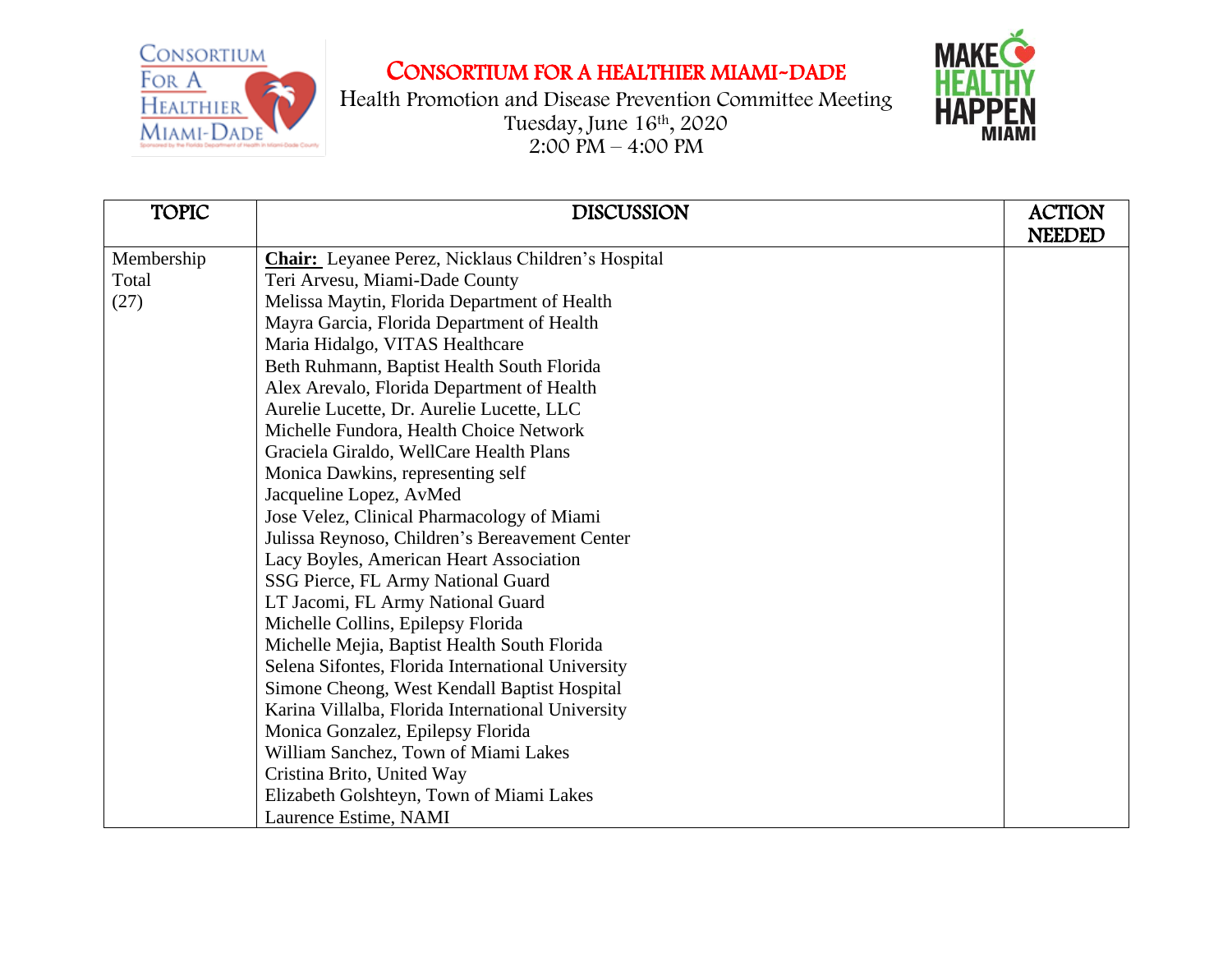

CONSORTIUM FOR A HEALTHIER MIAMI-DADE





| Welcome and<br>Introductions     | The Consortium for a Healthier Miami-Dade Health Promotion and Disease Prevention<br>Committee meeting was brought to order by Leyanee Perez at 2:00pm. All members were<br>welcomed and introduced themselves.                                                                                                                                                                                                                                                                         |  |
|----------------------------------|-----------------------------------------------------------------------------------------------------------------------------------------------------------------------------------------------------------------------------------------------------------------------------------------------------------------------------------------------------------------------------------------------------------------------------------------------------------------------------------------|--|
| Approval of<br>Minutes           | There was a motion to approve the May 2020 Health Promotion and Disease Prevention minutes<br>by Teri Arvesu; the motion was seconded Mayra Garcia.                                                                                                                                                                                                                                                                                                                                     |  |
| Presentation                     | "NAMI Miami-Dade County Programs" by Laurence Estime from National Alliance on Mental<br>Illness (NAMI) Miami-Dade County. For more information visit: www.namimiami.org.                                                                                                                                                                                                                                                                                                               |  |
| Work Plan<br>Discussion          | By September 30, 2020 the committee will work to identify local needs and services for<br>$\blacksquare$<br>mental health and HIV service gaps.<br>The committee identified services through the NAMI presentation. The committeee will<br>plan for a presentation to address HIV service gaps in the future.                                                                                                                                                                           |  |
| <b>Executive Board</b><br>Update | The Executive Board confirmed the cancellation of the Consortium Annual Event. The<br>$\blacksquare$<br>event has been postponed to October 1 <sup>st</sup> , 2021 and it will be combined with the Worksite<br>Wellness Awards.<br>This year, there will be a virtual Consortium Annual Event. There will be two speakers at<br>the event and the topic will focus on health equity and how it relates to COVID-19. More<br>information will be sent out about the event.              |  |
| <b>New Business</b>              | The committee will continue to meet virtually for the rest of the year. The committee<br>$\blacksquare$<br>discussed the possibility of having an in-person meeting later in the year if it becomes<br>possible. A benefit of havig an in-person meeting is the networking opportunities. The<br>committee discussed the challege of networking virtually. Ideas included having private<br>chats or sharing contact information through the chat box.                                  |  |
| <b>Partner Updates</b>           | The Florida Department of Health in Miami-Dade County is starting a program to send at<br>HIV testing kits to residents. They can sign up at: www.testmiami.org or call 786-792-<br>5269 for more information.<br>Epilepsy Florida is providing telemed services, online support groups, and virtual<br>٠<br>hangouts on Fridays. For free virtual presentations on epilepsy and seizure first aid as<br>well as any other service contact Michelle Collins at mcollins@epilepsyfl.org. |  |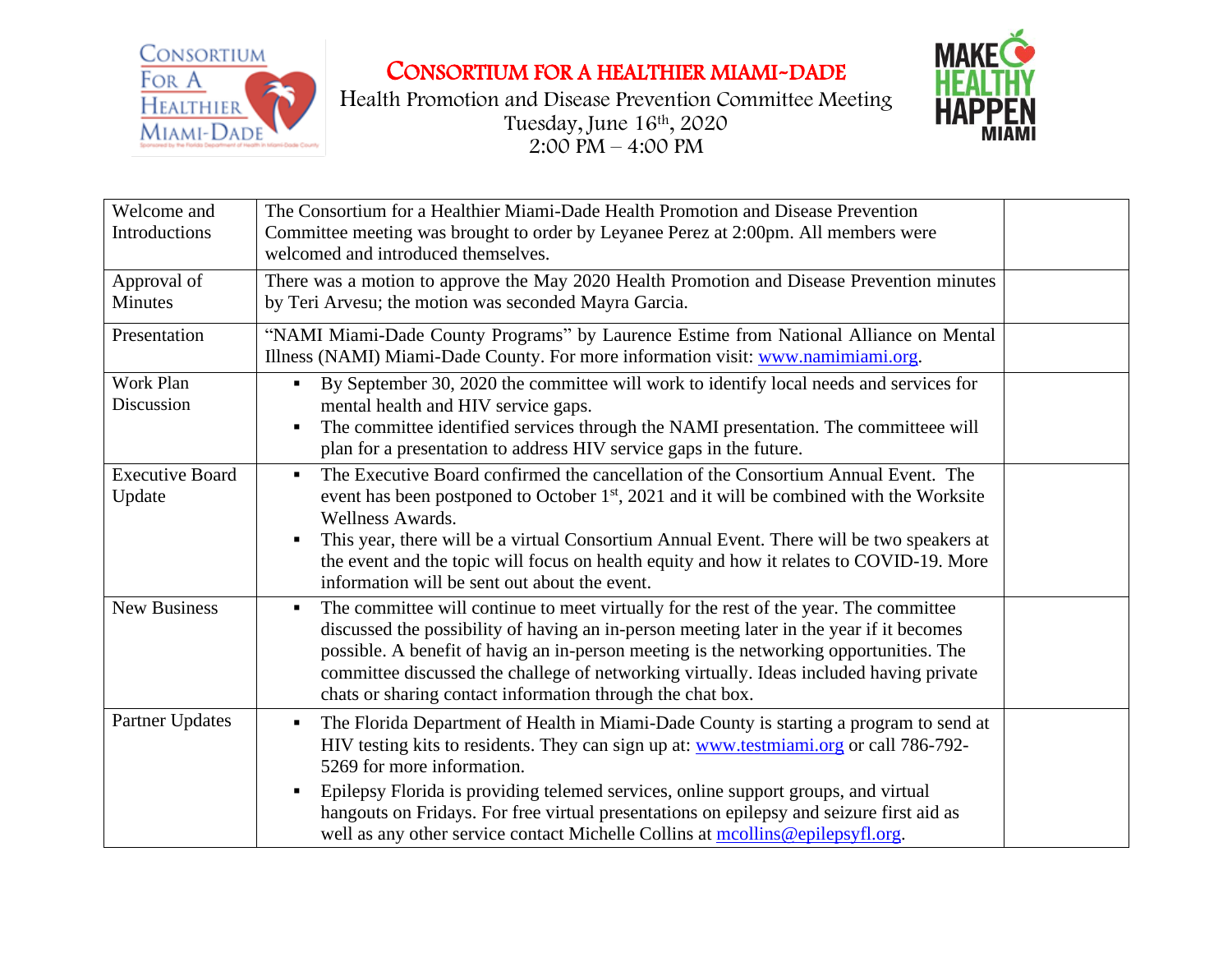CONSORTIUM FOR A HEALTHIER MIAMI-DADE



Health Promotion and Disease Prevention Committee Meeting Tuesday, June 16th , 2020  $2:00$  PM – 4:00 PM



| Children's Bereavement Center offers grief support groups online for children, teenagers,<br>п<br>an adults. All groups are free. For more information contact Julissa Reynoso at:<br>Julissa@childbereavement.org, www.childbereavement.org, or 305-423-6002.          |
|-------------------------------------------------------------------------------------------------------------------------------------------------------------------------------------------------------------------------------------------------------------------------|
| VITAS offers various support groups to the community.<br>٠                                                                                                                                                                                                              |
| The Elder Affairs Board is working on a mask initiative. They have provided 5,000<br>٠<br>donated masks to seniors in public housing. They are also working on providing senior<br>centers and adults day care centers with masks.                                      |
| This month is Elder Abuse month and the Alliance for Aging is hosting a panel discussion<br>п<br>on the topic. The Consortium's Elder Issues Committee will have a presentation on<br>Mindfulness for Caretakers during their next monthly meeting on June 30th.        |
| The county television channel is providing an exercise program five days a week for<br>п<br>seniors at 7am.                                                                                                                                                             |
| Teri Arvesu (co-chair) is working with Univision to create a commercial on healthy living<br>п<br>with seniors.                                                                                                                                                         |
| The Town of Miami Lakes is promoting their bike safety initiative. The initiative has had<br>п<br>over 17,000 hits. They have been seeing a lot of progress with bike safety and being<br>outdoors. They will also be hosting a webinar for mental health.              |
| The Department of Health in Miami-Dade County is still supporting the county and state<br>Е<br>efforts in contact tracing for positive cases of COVID-19. The department has been<br>involved with different testing sites throughout the county. This past weekend 200 |
| migrant workers were tested at Everglades Village. The STD/HIV department was also<br>present providing information. Participants were provided with masks. Currently, the                                                                                              |
| services for WIC, Family Planning, and Vital Records is being done online or in<br>combination with appointments. For more information, visit:                                                                                                                          |
| http://miamidade.floridahealth.gov/programs-and-services/index.html. The Community<br>Health and Planning Office is transfering their programs to virtual platforms.                                                                                                    |
| West Kendall Baptist Hospital has an autism support group that occurs on the 2nd Wednesday                                                                                                                                                                              |
| of every month. It is now being offered virtually.                                                                                                                                                                                                                      |
| Committee member Karina Villalba will be moving to Orlando and working for the<br>п<br>University of Central Florida and will focus on how to mitigate and prevent violence against                                                                                     |
|                                                                                                                                                                                                                                                                         |